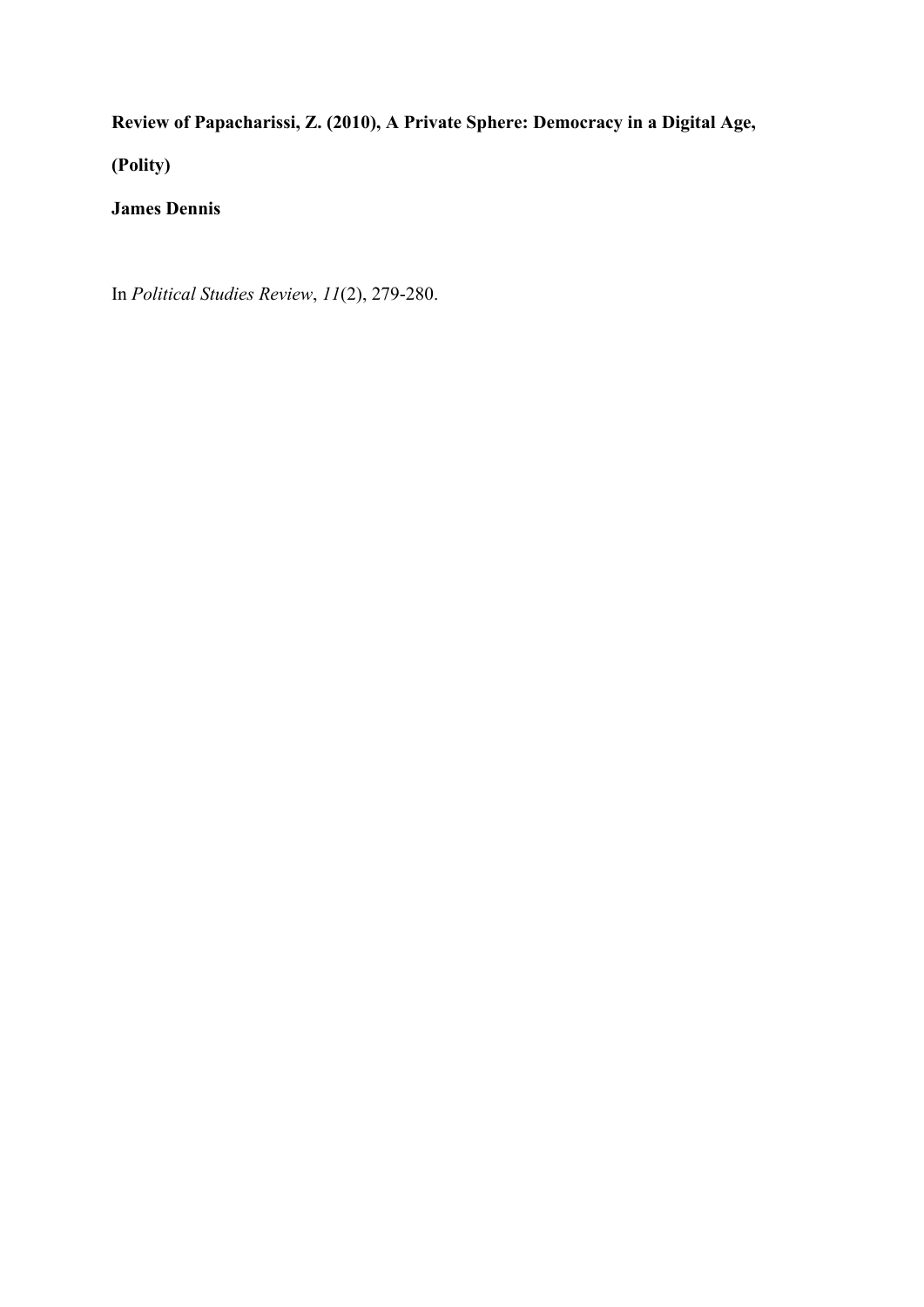## **A Private Sphere: Democracy in a Digital Age** by **Zizi Papacharissi.** Cambridge: Polity Press, 2010. 200pp., £14.99, ISBN 978 0 7456 4525 4

Throughout academic literature there is concern for widespread political apathy among citizens in Western democracies; this is despite the omnipresence of political content shared online. A Private Sphere aims to expose this disjuncture as a lack of appreciation for the architecture of contemporary political engagement, and how and where it occurs. Zizi Papacharissi blames this on the dichotomy that exists in regard to public and private spaces, and the failure to understand the role of technology and convergence of the social, cultural and political. It is not that individuals are rejecting the political per se, but rather that a growing lethargy exists for the political mainstream, and subsequently the public sphere as it is traditionally conceived.

A Private Sphere attempts to conceptualise how digitally enabled, self-motivated, private acts can have a public political effect.The private sphere is a descriptive theoretical hypothesis that reframes the spatial construction of where political acts occur, and details how public civic engagement can be enabled through media interactions located within an individual's own private, personalised space. The private sphere high- lights the unique spatial hybridity of digital media, as it possesses both the familiarity and autonomy of the private space, but with the potential audience of a public act.

This is exemplified through a number of mechanisms: the proliferation of social networking sites has enabled the networked individual to interact with multiple audiences; self-expression through narcissistic blogging contributes to the plurality of political discussions; and social news aggregation (e.g. Reddit) offers a potential challenge to dominant political narratives. It is the combination of these networked activities that pro- vides the basis of a widespread participatory culture, one that Papacharissi suggests may have

2